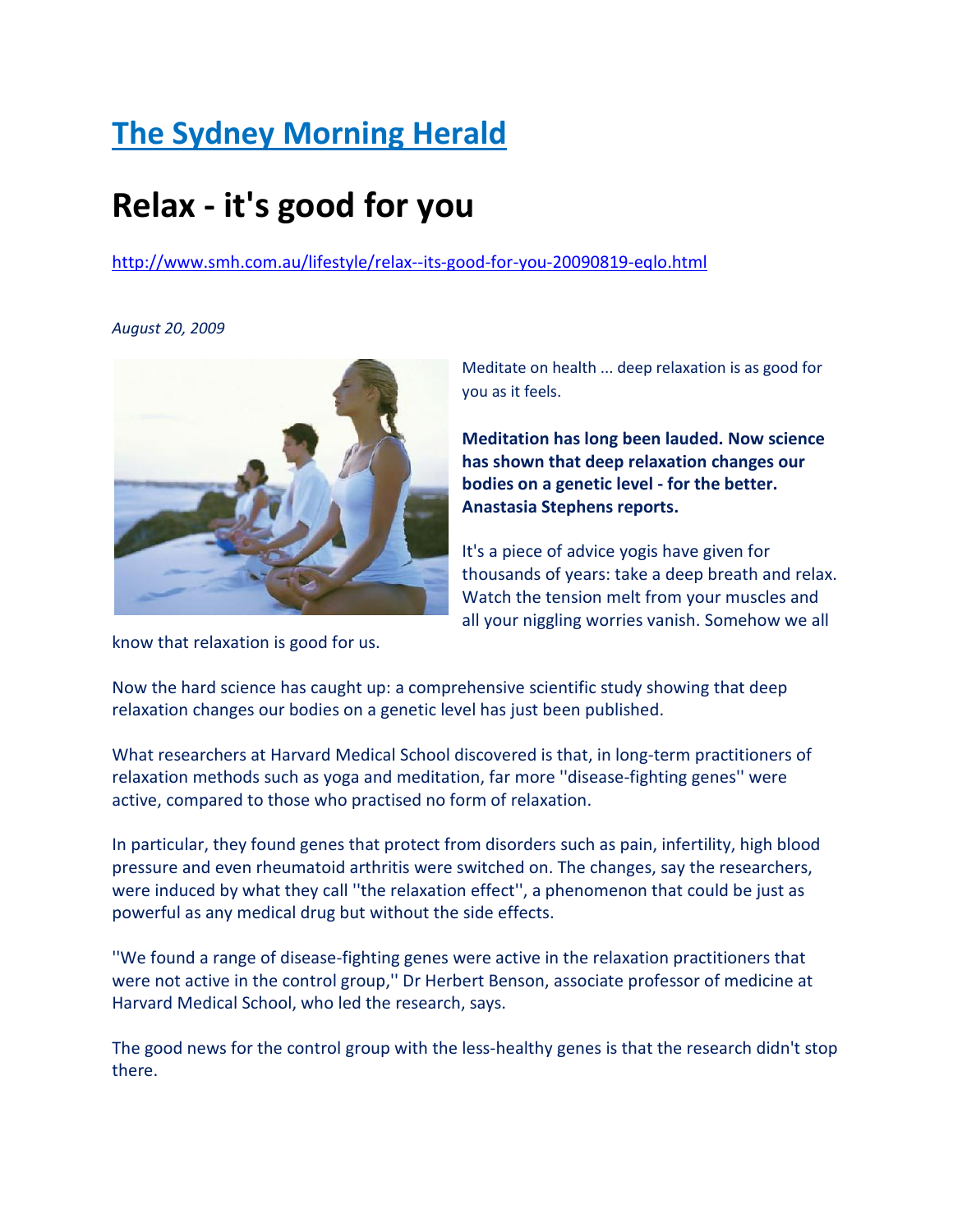The experiment, which showed just how responsive genes are to behaviour, mood and environment, revealed that genes can switch on, just as easily as they switch off.

''Harvard researchers asked the control group to start practising relaxation methods every day,'' says Jake Toby, hypnotherapist at London's BodyMind Medicine Centre, who teaches clients how to induce the relaxation effect.

''After two months, their bodies began to change: the genes that help fight inflammation, kill diseased cells and protect the body from cancer all began to switch on.''

More encouraging still, the benefits of the relaxation effect were found to increase with regular practice: the more people practised relaxation methods such as meditation or deep breathing, the greater their chances of remaining free of arthritis and joint pain with stronger immunity, healthier hormone levels and lower blood pressure.

Benson believes the research is pivotal because it shows how a person's state of mind affects the body on a physical and genetic level. It might also explain why relaxation induced by meditation or repetitive mantras is considered to be a powerful remedy in traditions such as Ayurveda in India or Tibetan medicine.

But just how can relaxation have such wide-ranging and powerful effects? Research has described the negative effects of stress on the body. Linked to the release of the stresshormones adrenalin and cortisol, stress raises the heart rate and blood pressure, weakens immunity and lowers fertility.

By contrast, the state of relaxation is linked to higher levels of feel-good chemicals such as serotonin and to the growth hormone which repairs cells and tissue. Indeed, studies show that relaxation has virtually the opposite effect, lowering heart rate, boosting immunity and enabling the body to thrive.

''On a biological level, stress is linked to fight-flight and danger,'' Dr Jane Flemming, a London GP, says. ''In survival mode, heart rate rises and blood pressure shoots up. Meanwhile muscles, preparing for danger, contract and tighten. And non-essential functions such as immunity and digestion go by the wayside.''

Relaxation, on the other hand, is a state of rest, enjoyment and physical renewal. Free of danger, muscles can relax and food can be digested. The heart can slow and blood circulation flows freely to the body's tissues, feeding it with nutrients and oxygen. This restful state is good for fertility, as the body is able to conserve the resources it needs to generate new life.

While relaxation techniques can be very different, their biological effects are essentially similar. ''When you relax, the parasympathetic nervous system switches on. That is linked to better digestion, memory and immunity, among other things,'' Toby says. ''As long as you relax deeply, you'll reap the rewards.''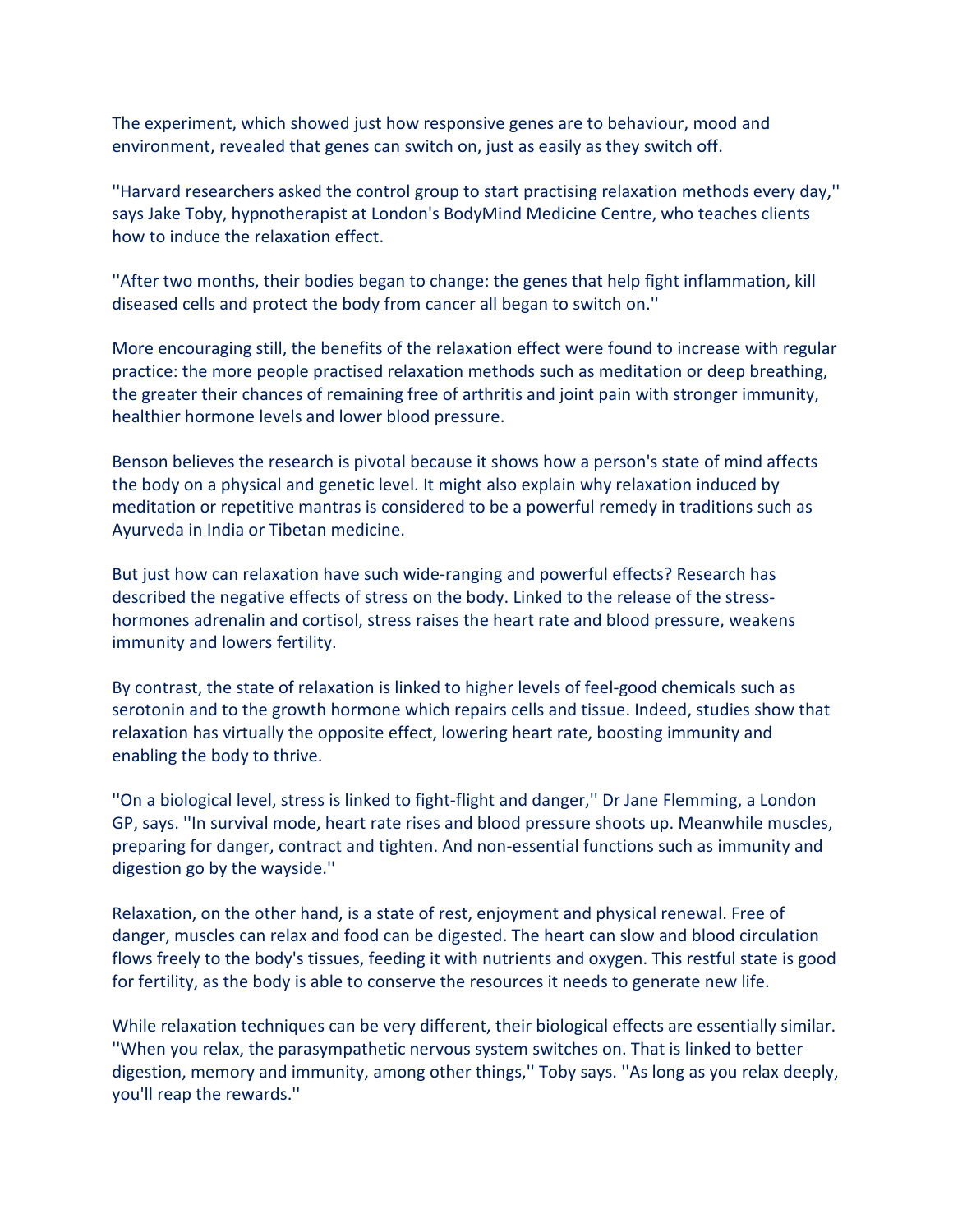But, he warns, deep relaxation isn't the sort of switching off you do relaxing with a cup of tea or lounging on the sofa.

''What you're looking for is a state of deep relaxation where tension is released from the body on a physical level and your mind completely switches off,'' he says. ''The effect won't be achieved by lounging round in an everyday way, nor can you force yourself to relax. You can only really achieve it by learning a specific technique such as self-hypnosis, guided imagery or meditation.''

The relaxation effect, however, may not be as pronounced on everyone. ''Some people are more susceptible to relaxation methods than others,'' says Joan Borysenko, director of a relaxation program for outpatients at Beth Israel Deaconess Medical Centre in Boston. ''Through relaxation, we find some people experience a little improvement, others a lot. And there are a few whose lives turn around totally.''

## The health benefits of deep relaxation

The next time you tune out and switch off and let yourself melt, remind yourself of all the good work the relaxation effect is doing on your body. These are just some of the scientifically proven benefits …

## Immunity

Relaxation appears to boost immunity in recovering cancer patients. A study at the Ohio State University found that progressive muscular relaxation, when practised daily, reduced the risk of breast cancer recurrence. In another study at Ohio State, a month of relaxation exercises boosted natural killer cells in the elderly, giving them a greater resistance to tumours and to viruses.

## **Fertility**

A study at the University of Western Australia found that women are more likely to conceive during periods when they are relaxed rather than stressed. A study at Trakya University, in Turkey, also found that stress reduces sperm count and motility, suggesting relaxation may also boost male fertility.

#### Irritable bowel syndrome

When patients suffering from irritable bowel syndrome began practising a relaxation meditation twice daily, their symptoms of bloating, diarrhoea and constipation improved significantly. The meditation was so effective the researchers at the State University of New York recommended it as an effective treatment.